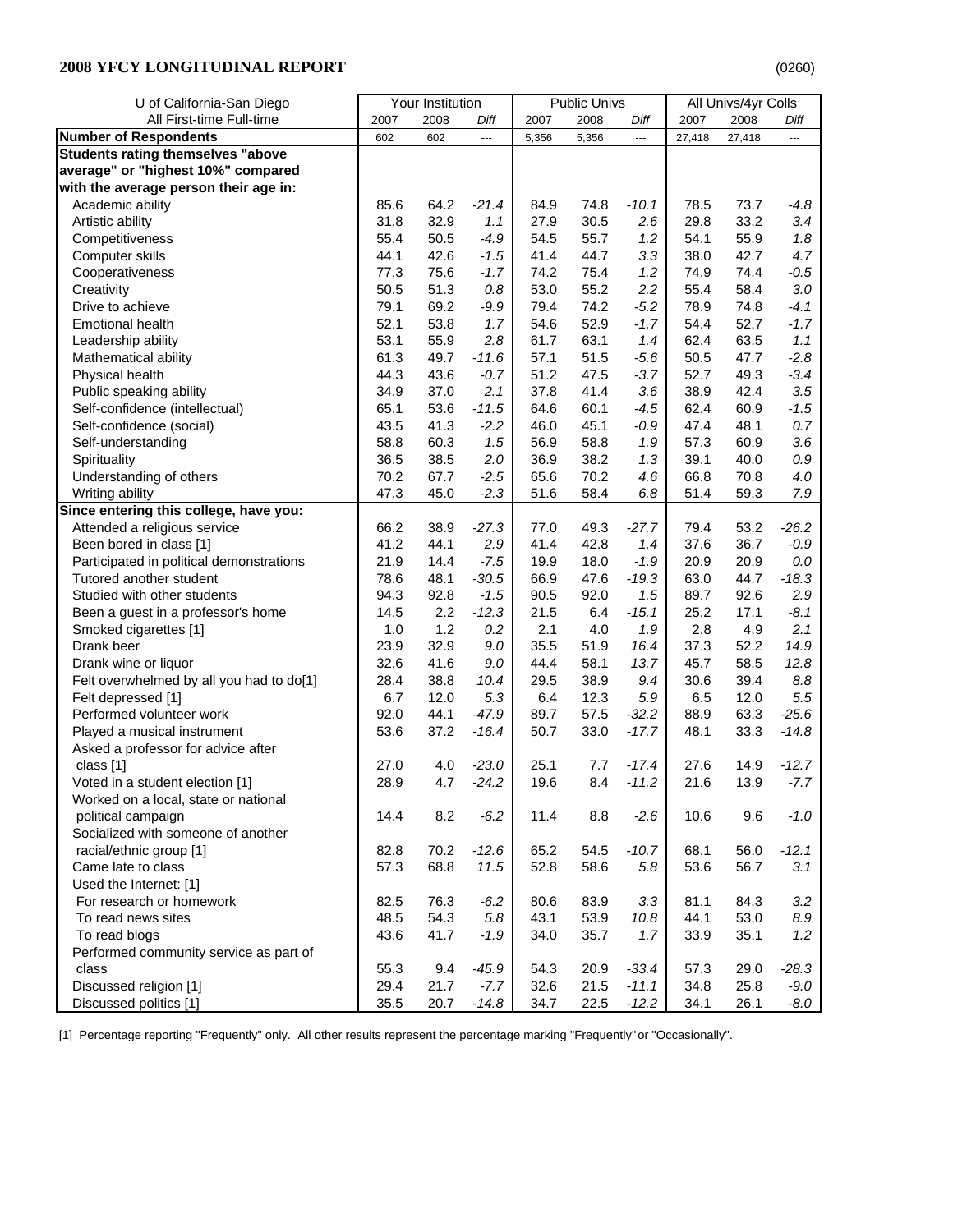| 0260 |
|------|
|------|

| U of California-San Diego                   |      | Your Institution |         |      | <b>Public Univs</b> |         |      | All Univs/4yr Colls |         |
|---------------------------------------------|------|------------------|---------|------|---------------------|---------|------|---------------------|---------|
| All First-time Full-time                    | 2007 | 2008             | Diff    | 2007 | 2008                | Diff    | 2007 | 2008                | Diff    |
| SINCE ENTERING THIS COLLEGE, HOW MUCH       |      |                  |         |      |                     |         |      |                     |         |
| TIME HAVE YOU SPENT DURING A TYPICAL        |      |                  |         |      |                     |         |      |                     |         |
| <b>WEEK DOING THE FOLLOWING ACTIVITIES?</b> |      |                  |         |      |                     |         |      |                     |         |
| <b>Studying/homework</b>                    |      |                  |         |      |                     |         |      |                     |         |
| None                                        | 0.3  | 0.0              | $-0.3$  | 0.9  | 0.2                 | $-0.7$  | 1.0  | 0.2                 | $-0.8$  |
| Less than one hour                          | 3.9  | 0.8              | $-3.1$  | 7.4  | 1.0                 | $-6.4$  | 7.2  | 0.9                 | $-6.3$  |
| 1 to 2 hours                                | 10.5 | 5.1              | $-5.4$  | 16.7 | 5.8                 | $-10.9$ | 16.3 | 6.3                 | $-10.0$ |
| 3 to 5 hours                                | 24.2 | 26.8             | 2.6     | 27.9 | 23.8                | $-4.1$  | 26.7 | 24.2                | $-2.5$  |
| 6 to 10 hours                               | 27.6 | 36.6             | $9.0\,$ | 23.7 | 33.7                | 10.0    | 23.3 | 31.9                | 8.6     |
| 11 to 15 hours                              | 17.1 | 16.8             | $-0.3$  | 13.0 | 17.3                | 4.3     | 13.3 | 17.3                | 4.0     |
| 16 to 20 hours                              | 8.0  | 8.0              | 0.0     | 5.9  | 10.0                | 4.1     | 7.1  | 10.5                | 3.4     |
| Over 20 hours                               | 8.3  | 5.9              | $-2.4$  | 4.5  | 8.3                 | 3.8     | 5.2  | 8.7                 | 3.5     |
| <b>Socializing with friends</b>             |      |                  |         |      |                     |         |      |                     |         |
| None                                        | 0.0  | 0.9              | 0.9     | 0.2  | 0.4                 | 0.2     | 0.2  | 0.3                 | 0.1     |
| Less than one hour                          | 2.4  | 1.7              | $-0.7$  | 1.6  | 1.3                 | $-0.3$  | 1.4  | 1.2                 | $-0.2$  |
| 1 to 2 hours                                | 7.0  | 7.5              | 0.5     | 6.5  | 5.1                 | $-1.4$  | 6.3  | 4.7                 | $-1.6$  |
| 3 to 5 hours                                | 27.2 | 19.9             | $-7.3$  | 23.7 | 15.7                | $-8.0$  | 21.7 | 15.6                | $-6.1$  |
| 6 to 10 hours                               | 27.6 | 32.5             | 4.9     | 29.8 | 28.6                | $-1.2$  | 29.2 | 27.3                | $-1.9$  |
| 11 to 15 hours                              | 16.7 | 16.5             | $-0.2$  | 18.5 | 20.0                | 1.5     | 19.0 | 19.4                | 0.4     |
| 16 to 20 hours                              | 8.0  | 8.2              | 0.2     | 9.7  | 12.1                | 2.4     | 10.4 | 12.4                | 2.0     |
| Over 20 hours                               | 11.2 | 12.9             | 1.7     | 10.1 | 16.9                | 6.8     | 11.8 | 19.1                | 7.3     |
| Talking with profeesors outside of class    |      |                  |         |      |                     |         |      |                     |         |
| None                                        | 8.3  | 41.9             | 33.6    | 8.1  | 27.8                | 19.7    | 6.6  | 16.0                | 9.4     |
| Less than one hour                          | 43.9 | 44.1             | $0.2\,$ | 45.3 | 50.8                | 5.5     | 41.1 | 53.5                | 12.4    |
| 1 to 2 hours                                | 32.0 | 10.5             | $-21.5$ | 32.8 | 16.2                | $-16.6$ | 34.8 | 22.9                | $-11.9$ |
| 3 to 5 hours                                | 12.5 | 2.7              | $-9.8$  | 10.9 | 3.9                 | $-7.0$  | 12.9 | 5.7                 | $-7.2$  |
| 6 to 10 hours                               | 2.2  | 0.3              | $-1.9$  | 2.1  | 0.8                 | $-1.3$  | 3.1  | 1.2                 | $-1.9$  |
| 11 to 15 hours                              | 0.5  | 0.3              | $-0.2$  | 0.5  | 0.2                 | $-0.3$  | 0.8  | 0.3                 | $-0.5$  |
| 16 to 20 hours                              | 0.3  | 0.0              | $-0.3$  | 0.2  | 0.1                 | $-0.1$  | 0.3  | 0.1                 | $-0.2$  |
| Over 20 hours                               | 0.2  | 0.2              | $0.0\,$ | 0.2  | 0.2                 | 0.0     | 0.4  | 0.2                 | $-0.2$  |
| <b>Exercising or sports</b>                 |      |                  |         |      |                     |         |      |                     |         |
| None                                        | 5.1  | 9.7              | 4.6     | 4.1  | 7.7                 | 3.6     | 4.2  | 7.7                 | 3.5     |
| Less than one hour                          | 16.7 | 14.8             | $-1.9$  | 12.3 | 15.1                | 2.8     | 10.5 | 13.7                | 3.2     |
| 1 to 2 hours                                | 15.0 | 23.0             | 8.0     | 16.2 | 23.6                | 7.4     | 15.6 | 22.2                | 6.6     |
| 3 to 5 hours                                | 20.9 | 32.5             | 11.6    | 20.2 | 31.0                | 10.8    | 19.3 | 27.9                | 8.6     |
| 6 to 10 hours                               | 19.9 | 13.6             | $-6.3$  | 19.9 | 15.3                | $-4.6$  | 19.1 | 16.1                | $-3.0$  |
| 11 to 15 hours                              | 12.2 | 3.4              | $-8.8$  | 14.3 | 3.7                 | $-10.6$ | 15.0 | 5.8                 | $-9.2$  |
| 16 to 20 hours                              | 4.1  | 1.5              | $-2.6$  | 6.7  | 1.9                 | $-4.8$  | 7.9  | 3.2                 | $-4.7$  |
| Over 20 hours                               | 6.1  | 1.5              | $-4.6$  | 6.4  | 1.7                 | $-4.7$  | 8.4  | 3.5                 | $-4.9$  |
| <b>Partying</b>                             |      |                  |         |      |                     |         |      |                     |         |
| None                                        | 45.4 | 47.6             | 2.2     | 36.6 | 32.5                | $-4.1$  | 35.1 | 29.3                | $-5.8$  |
| Less than one hour                          | 19.0 | 13.4             | $-5.6$  | 18.5 | 12.2                | $-6.3$  | 17.7 | 12.0                | $-5.7$  |
| 1 to 2 hours                                | 17.5 | 15.1             | $-2.4$  | 17.5 | 14.7                | $-2.8$  | 17.2 | 15.3                | $-1.9$  |
| 3 to 5 hours                                | 11.2 | 17.1             | 5.9     | 16.0 | 21.3                | 5.3     | 16.6 | 22.8                | 6.2     |
| 6 to 10 hours                               | 4.9  | 5.9              | $1.0$   | 7.6  | 13.1                | 5.5     | 8.4  | 14.3                | 5.9     |
| 11 to 15 hours                              | 0.8  | 0.5              | $-0.3$  | 2.5  | 4.3                 | 1.8     | 3.0  | 4.0                 | $1.0$   |
| 16 to 20 hours                              | 0.7  | 0.3              | $-0.4$  | 0.8  | 1.2                 | 0.4     | 1.1  | 1.2                 | 0.1     |
| Over 20 hours                               | 0.5  | $0.0\,$          | $-0.5$  | 0.5  | 0.7                 | $0.2\,$ | 1.0  | 1.0                 | 0.0     |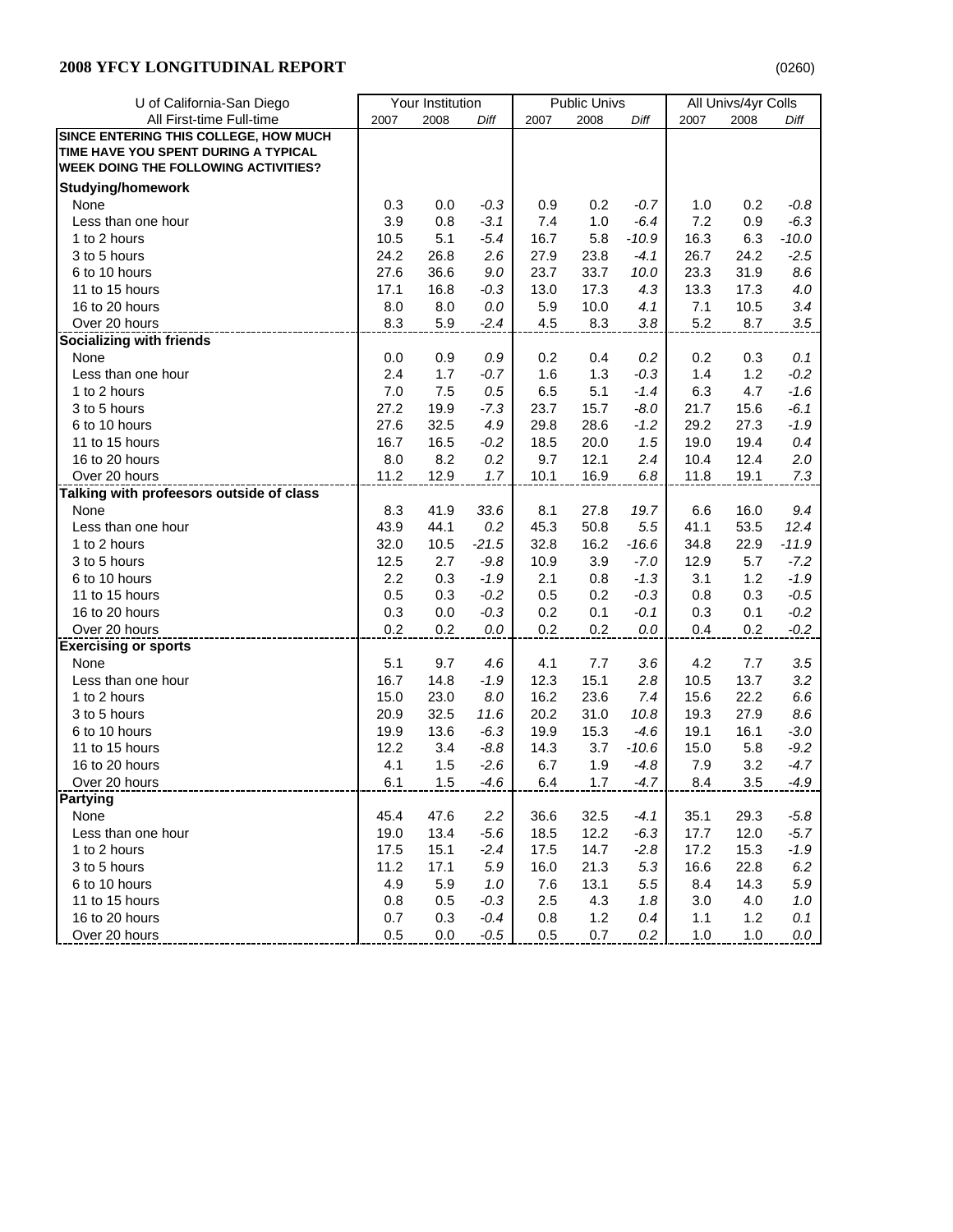## **2008 YFCY LONGITUDINAL REPORT**

| 0260) |  |
|-------|--|
|-------|--|

| U of California-San Diego                   |      | Your Institution |         |      | <b>Public Univs</b> |         |      | All Univs/4yr Colls |         |
|---------------------------------------------|------|------------------|---------|------|---------------------|---------|------|---------------------|---------|
| All First-time Full-time                    | 2007 | 2008             | Diff    | 2007 | 2008                | Diff    | 2007 | 2008                | Diff    |
| SINCE ENTERING THIS COLLEGE, HOW MUCH       |      |                  |         |      |                     |         |      |                     |         |
| TIME HAVE YOU SPENT DURING A TYPICAL        |      |                  |         |      |                     |         |      |                     |         |
| <b>WEEK DOING THE FOLLOWING ACTIVITIES?</b> |      |                  |         |      |                     |         |      |                     |         |
| <b>Volunteer work</b>                       |      |                  |         |      |                     |         |      |                     |         |
| None                                        | 17.1 | 65.1             | 48.0    | 20.8 | 54.4                | 33.6    | 21.7 | 50.6                | 28.9    |
| Less than one hour                          | 15.1 | 12.2             | $-2.9$  | 24.3 | 18.1                | $-6.2$  | 23.0 | 19.9                | $-3.1$  |
| 1 to 2 hours                                | 30.8 | 12.7             | $-18.1$ | 30.2 | 16.1                | $-14.1$ | 28.9 | 17.4                | $-11.5$ |
| 3 to 5 hours                                | 25.8 | 6.9              | $-18.9$ | 15.6 | 8.1                 | $-7.5$  | 16.2 | 8.3                 | $-7.9$  |
| 6 to 10 hours                               | 6.3  | 2.0              | $-4.3$  | 5.6  | 2.1                 | $-3.5$  | 5.7  | 2.4                 | $-3.3$  |
| 11 to 15 hours                              | 2.0  | 0.5              | $-1.5$  | 1.9  | 0.5                 | $-1.4$  | 2.0  | 0.7                 | $-1.3$  |
| 16 to 20 hours                              | 1.2  | 0.2              | $-1.0$  | 0.6  | 0.3                 | $-0.3$  | 1.0  | 0.3                 | $-0.7$  |
| Over 20 hours                               | 1.7  | 0.3              | $-1.4$  | 1.0  | 0.3                 | $-0.7$  | 1.5  | 0.5                 | $-1.0$  |
| <b>Student clubs and groups</b>             |      |                  |         |      |                     |         |      |                     |         |
| None                                        | 12.2 | 37.2             | 25.0    | 16.6 | 33.9                | 17.3    | 18.5 | 33.9                | 15.4    |
| Less than one hour                          | 11.4 | 13.9             | 2.5     | 15.4 | 11.4                | $-4.0$  | 14.0 | 12.0                | $-2.0$  |
| 1 to 2 hours                                | 32.5 | 20.1             | $-12.4$ | 28.9 | 23.2                | $-5.7$  | 27.8 | 23.2                | $-4.6$  |
| 3 to 5 hours                                | 25.9 | 18.0             | $-7.9$  | 22.3 | 19.1                | $-3.2$  | 21.6 | 18.8                | $-2.8$  |
| 6 to 10 hours                               | 10.2 | 8.2              | $-2.0$  | 9.8  | 7.9                 | $-1.9$  | 10.1 | 7.6                 | $-2.5$  |
| 11 to 15 hours                              | 4.6  | 1.5              | $-3.1$  | 3.6  | 2.3                 | $-1.3$  | 4.0  | 2.4                 | $-1.6$  |
| 16 to 20 hours                              | 1.0  | 0.7              | $-0.3$  | 1.7  | 1.1                 | $-0.6$  | 2.0  | 0.9                 | $-1.1$  |
| Over 20 hours                               | 2.2  | 0.3              | $-1.9$  | 1.7  | 1.1                 | $-0.6$  | 2.0  | 1.1                 | $-0.9$  |
| <b>Watching TV</b>                          |      |                  |         |      |                     |         |      |                     |         |
| None                                        | 9.2  | 18.1             | $8.9\,$ | 6.9  | 11.6                | 4.7     | 7.3  | 15.0                | 7.7     |
| Less than one hour                          | 15.1 | 16.6             | 1.5     | 15.8 | 14.6                | $-1.2$  | 15.1 | 17.0                | 1.9     |
| 1 to 2 hours                                | 23.9 | 23.9             | 0.0     | 25.4 | 23.8                | $-1.6$  | 25.1 | 24.9                | $-0.2$  |
| 3 to 5 hours                                | 30.3 | 25.1             | $-5.2$  | 27.9 | 28.2                | 0.3     | 28.2 | 24.9                | $-3.3$  |
| 6 to 10 hours                               | 13.2 | 10.3             | $-2.9$  | 15.7 | 14.1                | $-1.6$  | 15.2 | 11.7                | $-3.5$  |
| 11 to 15 hours                              | 5.9  | 3.6              | $-2.3$  | 5.3  | 4.5                 | $-0.8$  | 5.1  | 3.5                 | $-1.6$  |
| 16 to 20 hours                              | 0.7  | 1.0              | 0.3     | 1.5  | 1.4                 | $-0.1$  | 1.9  | 1.3                 | $-0.6$  |
| Over 20 hours                               | 1.7  | 1.4              | $-0.3$  | 1.6  | 1.8                 | 0.2     | 2.1  | 1.5                 | $-0.6$  |
| <b>Household/childcare duties</b>           |      |                  |         |      |                     |         |      |                     |         |
| None                                        | 15.4 | 60.1             | 44.7    | 15.2 | 59.9                | 44.7    | 16.0 | 61.8                | 45.8    |
| Less than one hour                          | 26.8 | 15.1             | $-11.7$ | 25.2 | 16.5                | $-8.7$  | 23.4 | 14.9                | $-8.5$  |
| 1 to 2 hours                                | 33.3 | 16.8             | $-16.5$ | 34.4 | 15.0                | $-19.4$ | 33.7 | 14.3                | $-19.4$ |
| 3 to 5 hours                                | 16.1 | 6.1              | $-10.0$ | 17.8 | 6.6                 | $-11.2$ | 18.2 | 6.2                 | $-12.0$ |
| 6 to 10 hours                               | 5.6  | 1.4              | $-4.2$  | 4.6  | 1.3                 | $-3.3$  | 5.4  | 1.7                 | $-3.7$  |
| 11 to 15 hours                              | 1.5  | 0.2              | $-1.3$  | 1.6  | 0.4                 | $-1.2$  | 1.7  | 0.5                 | $-1.2$  |
| 16 to 20 hours                              | 0.2  | 0.0              | $-0.2$  | 0.5  | 0.0                 | $-0.5$  | 0.7  | 0.2                 | $-0.5$  |
| Over 20 hours                               | 1.0  | 0.3              | $-0.7$  | 0.7  | 0.3                 | $-0.4$  | 0.9  | 0.4                 | $-0.5$  |
| <b>Reading for pleasure</b>                 |      |                  |         |      |                     |         |      |                     |         |
| None                                        | 18.2 | 41.2             | 23.0    | 19.5 | 37.8                | 18.3    | 18.5 | 39.9                | 21.4    |
| Less than one hour                          | 25.4 | 22.7             | $-2.7$  | 25.8 | 25.0                | $-0.8$  | 24.9 | 25.4                | $0.5\,$ |
| 1 to 2 hours                                | 28.8 | 21.8             | $-7.0$  | 26.7 | 21.0                | $-5.7$  | 26.5 | 20.3                | $-6.2$  |
| 3 to 5 hours                                | 17.2 | 10.4             | $-6.8$  | 17.4 | 11.5                | $-5.9$  | 18.1 | 9.9                 | $-8.2$  |
| 6 to 10 hours                               | 5.6  | 2.6              | $-3.0$  | 6.9  | 3.3                 | $-3.6$  | 7.5  | 3.0                 | $-4.5$  |
| 11 to 15 hours                              | 2.4  | 0.9              | $-1.5$  | 2.0  | 0.8                 | $-1.2$  | 2.3  | 0.8                 | $-1.5$  |
| 16 to 20 hours                              | 1.0  | 0.5              | $-0.5$  | 1.0  | 0.3                 | $-0.7$  | 1.1  | 0.2                 | $-0.9$  |
| Over 20 hours                               | 1.4  | $0.0\,$          | $-1.4$  | 0.8  | 0.3                 | $-0.5$  | 1.1  | 0.3                 | -0.8    |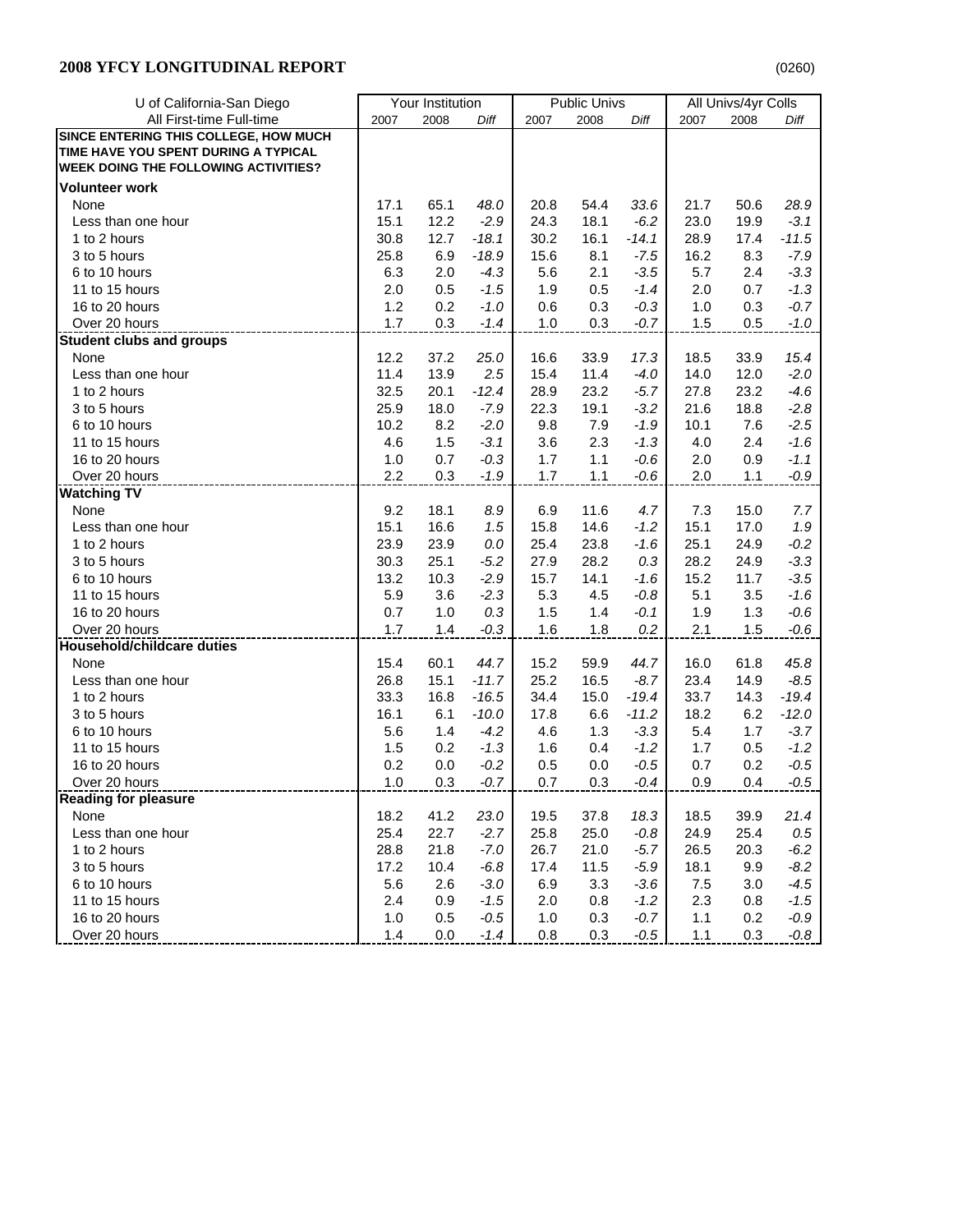| U of California-San Diego                   |      | Your Institution |         |         | <b>Public Univs</b> |         |         | All Univs/4yr Colls |         |
|---------------------------------------------|------|------------------|---------|---------|---------------------|---------|---------|---------------------|---------|
| All First-time Full-time                    | 2007 | 2008             | Diff    | 2007    | 2008                | Diff    | 2007    | 2008                | Diff    |
| SINCE ENTERING THIS COLLEGE, HOW MUCH       |      |                  |         |         |                     |         |         |                     |         |
| TIME HAVE YOU SPENT DURING A TYPICAL        |      |                  |         |         |                     |         |         |                     |         |
| <b>WEEK DOING THE FOLLOWING ACTIVITIES?</b> |      |                  |         |         |                     |         |         |                     |         |
| Playing video/computer games                |      |                  |         |         |                     |         |         |                     |         |
| None                                        | 39.9 | 40.1             | 0.2     | 42.7    | 42.3                | $-0.4$  | 45.3    | 46.4                | 1.1     |
| Less than one hour                          | 16.6 | 17.4             | 0.8     | 21.1    | 18.3                | $-2.8$  | 21.3    | 18.3                | $-3.0$  |
| 1 to 2 hours                                | 16.9 | 14.0             | $-2.9$  | 15.3    | 16.6                | 1.3     | 14.2    | 15.6                | 1.4     |
| 3 to 5 hours                                | 10.7 | 15.9             | 5.2     | 11.0    | 12.4                | 1.4     | 10.3    | 11.1                | $0.8\,$ |
| 6 to 10 hours                               | 7.3  | 8.5              | 1.2     | 5.5     | 5.9                 | 0.4     | 5.0     | 5.0                 | $0.0\,$ |
| 11 to 15 hours                              | 4.2  | 1.9              | $-2.3$  | 2.1     | 2.5                 | 0.4     | 1.9     | 1.8                 | $-0.1$  |
| 16 to 20 hours                              | 2.0  | 0.7              | $-1.3$  | 1.2     | 0.9                 | $-0.3$  | 0.9     | 0.7                 | $-0.2$  |
| Over 20 hours                               | 2.4  | 1.5              | $-0.9$  | 1.1     | 1.1                 | 0.0     | 1.0     | 1.0                 | $0.0\,$ |
| Online social networks (MySpace,            |      |                  |         |         |                     |         |         |                     |         |
| Facebook, etc.)                             |      |                  |         |         |                     |         |         |                     |         |
| None                                        | 10.9 | 3.4              | $-7.5$  | 13.1    | 4.1                 | $-9.0$  | 13.0    | 4.7                 | $-8.3$  |
| Less than one hour                          | 15.0 | 11.7             | $-3.3$  | 18.0    | 10.4                | $-7.6$  | 16.3    | 11.9                | $-4.4$  |
| 1 to 2 hours                                | 24.7 | 24.8             | 0.1     | 26.6    | 25.4                | $-1.2$  | 27.3    | 27.6                | $0.3\,$ |
| 3 to 5 hours                                | 25.2 | 39.3             | 14.1    | 24.9    | 34.8                | 9.9     | 25.0    | 32.2                | 7.2     |
|                                             |      |                  |         |         |                     |         |         |                     | 3.8     |
| 6 to 10 hours                               | 13.9 | 12.2             | $-1.7$  | 10.6    | 16.5                | 5.9     | 10.8    | 14.6                |         |
| 11 to 15 hours                              | 4.6  | 3.9              | $-0.7$  | 3.6     | 4.7                 | 1.1     | 3.8     | 4.4                 | $0.6\,$ |
| 16 to 20 hours<br>Over 20 hours             | 3.1  | 1.7              | $-1.4$  | 1.6     | 1.9                 | 0.3     | 1.8     | 1.9                 | 0.1     |
| HOW OFTEN IN THE PAST YEAR DID YOU:         | 2.7  | 2.9              | 0.2     | 1.5     | 2.2                 | 0.7     | 2.0     | 2.7                 | 0.7     |
|                                             |      |                  |         |         |                     |         |         |                     |         |
| Ask questions in class                      |      |                  |         |         |                     |         |         |                     |         |
| Frequently                                  | 45.2 | 9.0              | $-36.2$ | 55.9    | 20.8                | $-35.1$ | 58.8    | 34.4                | $-24.4$ |
| Occasionally                                | 49.2 | 59.4             | 10.2    | 41.4    | 61.8                | 20.4    | 38.8    | 56.4                | 17.6    |
| Not at all                                  | 5.7  | 31.6             | 25.9    | 2.7     | 17.4                | 14.7    | 2.3     | 9.1                 | 6.8     |
| Support your opinions with a logical        |      |                  |         |         |                     |         |         |                     |         |
| argument                                    |      |                  |         |         |                     |         |         |                     |         |
| Frequently                                  | 61.5 | 39.8             | $-21.7$ | 64.3    | 45.1                | $-19.2$ | 63.4    | 50.2                | $-13.2$ |
| Occasionally                                | 36.5 | 53.3             | 16.8    | 33.1    | 48.4                | 15.3    | 33.8    | 45.0                | 11.2    |
| Not at all                                  | 2.0  | 6.9              | 4.9     | 2.6     | 6.5                 | 3.9     | 2.9     | 4.8                 | 1.9     |
| Seek solutions to problems and explain      |      |                  |         |         |                     |         |         |                     |         |
| them to others                              |      |                  |         |         |                     |         |         |                     |         |
| Frequently                                  | 59.7 | 38.1             | $-21.6$ | 57.3    | 41.5                | $-15.8$ | 55.5    | 44.8                | $-10.7$ |
| Occasionally                                | 38.8 | 57.0             | 18.2    | 40.8    | 52.6                | 11.8    | 42.0    | 50.2                | 8.2     |
| Not at all                                  | 1.5  | 4.8              | 3.3     | 1.9     | 5.9                 | 4.0     | 2.5     | 5.0                 | 2.5     |
| Revise your papers to improve your          |      |                  |         |         |                     |         |         |                     |         |
| writing                                     |      |                  |         |         |                     |         |         |                     |         |
| Frequently                                  | 49.2 | 49.1             | $-0.1$  | 52.6    | 49.7                | $-2.9$  | 54.0    | 52.8                | $-1.2$  |
| Occasionally                                | 43.7 | 45.7             | 2.0     | 42.1    | 43.9                | 1.8     | 40.9    | 42.0                | 1.1     |
| Not at all                                  | 7.0  | $5.2\,$          | $-1.8$  | 5.3     | 6.4                 | 1.1     | 5.1     | 5.1                 | $0.0\,$ |
| Evaluate the quality or reliability of      |      |                  |         |         |                     |         |         |                     |         |
| information you received                    |      |                  |         |         |                     |         |         |                     |         |
| Frequently                                  | 41.0 | 37.5             | $-3.5$  | 40.7    | 38.6                | $-2.1$  | 39.9    | 41.0                | 1.1     |
| Occasionally                                | 54.2 | 57.4             | 3.2     | 54.2    | 55.2                | $1.0$   | 55.1    | 53.6                | $-1.5$  |
| Not at all                                  | 4.8  | 5.2              | 0.4     | $5.0\,$ | 6.2                 | 1.2     | $5.0\,$ | 5.4                 | 0.4     |
| Take a risk because you felt you had        |      |                  |         |         |                     |         |         |                     |         |
| more to gain                                |      |                  |         |         |                     |         |         |                     |         |
| Frequently                                  | 33.9 | 25.8             | $-8.1$  | 33.1    | 26.3                | $-6.8$  | 34.1    | 29.2                | $-4.9$  |
| Occasionally                                | 57.7 | 63.0             | 5.3     | 60.1    | 63.3                | 3.2     | 59.8    | 61.3                | 1.5     |
| Not at all                                  | 8.4  | 11.2             | 2.8     | 6.8     | 10.4                | 3.6     | 6.0     | 9.4                 | 3.4     |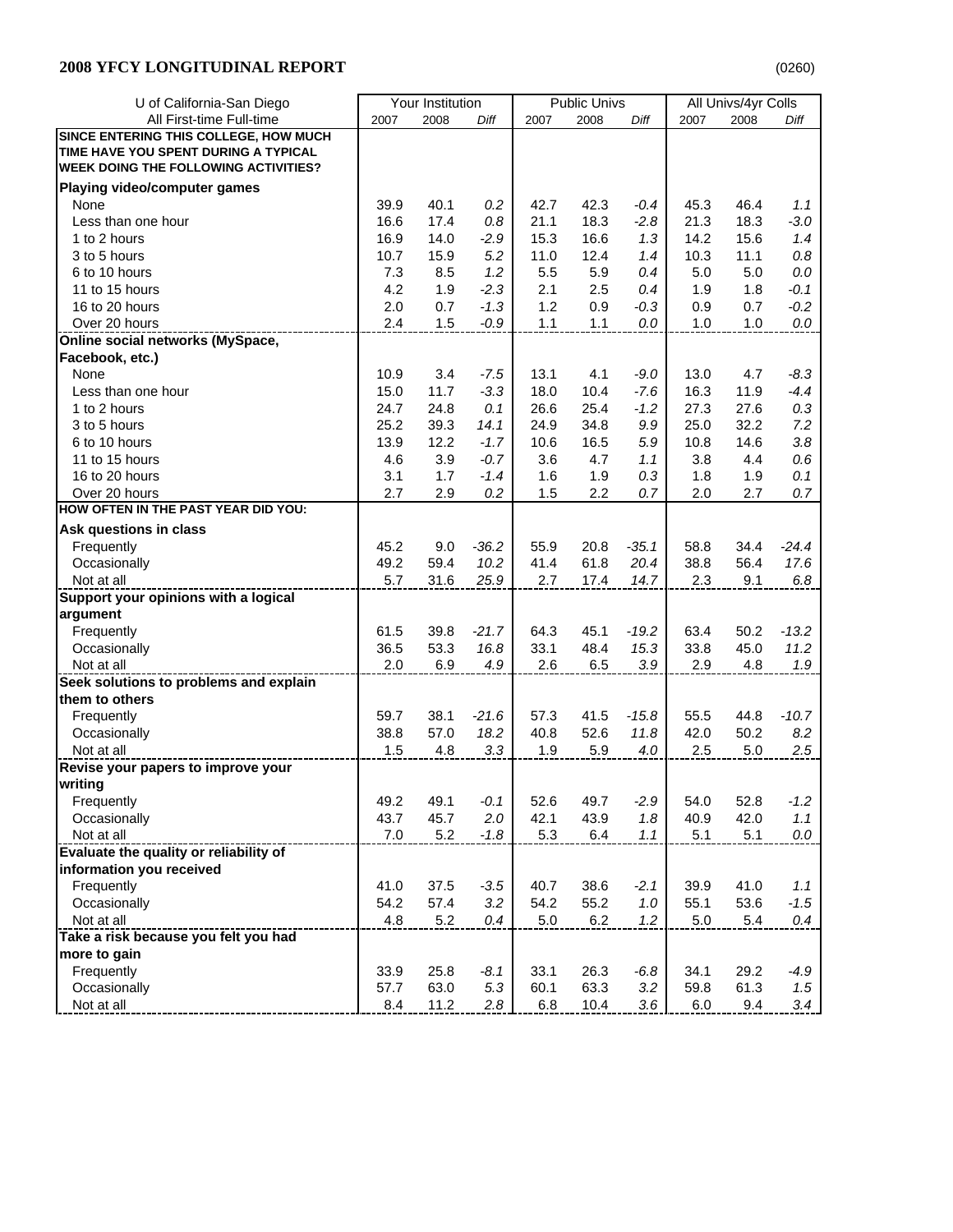## **2008 YFCY LONGITUDINAL REPORT**

|--|

| U of California-San Diego               |      | Your Institution |         |      | <b>Public Univs</b> |         |      | All Univs/4yr Colls |         |
|-----------------------------------------|------|------------------|---------|------|---------------------|---------|------|---------------------|---------|
| All First-time Full-time                | 2007 | 2008             | Diff    | 2007 | 2008                | Diff    | 2007 | 2008                | Diff    |
| HOW OFTEN IN THE PAST YEAR DID YOU:     |      |                  |         |      |                     |         |      |                     |         |
| Seek alternative solutions to a problem |      |                  |         |      |                     |         |      |                     |         |
| Frequently                              | 45.1 | 29.6             | $-15.5$ | 42.8 | 32.3                | $-10.5$ | 42.9 | 34.4                | $-8.5$  |
| Occasionally                            | 53.4 | 62.5             | 9.1     | 55.1 | 61.8                | 6.7     | 54.8 | 60.8                | 6.0     |
| Not at all                              | 1.5  | 7.9              | 6.4     | 2.1  | 5.9                 | 3.8     | 2.3  | 4.8                 | $2.5\,$ |
| Look up scientific research articles    |      |                  |         |      |                     |         |      |                     |         |
| and resources                           |      |                  |         |      |                     |         |      |                     |         |
| Frequently                              | 26.1 | 21.3             | $-4.8$  | 24.5 | 26.6                | 2.1     | 23.1 | 29.2                | 6.1     |
| Occasionally                            | 53.6 | 50.9             | $-2.7$  | 53.6 | 55.3                | 1.7     | 54.0 | 54.0                | $0.0\,$ |
| Not at all                              | 20.3 | 27.8             | 7.5     | 21.9 | 18.2                | $-3.7$  | 22.9 | 16.8                | $-6.1$  |
|                                         |      |                  |         |      |                     |         |      |                     |         |
| Explore topics on your own, even though |      |                  |         |      |                     |         |      |                     |         |
| it was not required for a class         |      |                  |         |      |                     |         |      |                     |         |
| Frequently                              | 38.8 | 27.1             | $-11.7$ | 32.7 | 27.7                | $-5.0$  | 32.3 | 28.0                | $-4.3$  |
| Occasionally                            | 50.2 | 52.2             | 2.0     | 54.7 | 55.6                | 0.9     | 53.8 | 55.7                | 1.9     |
| Not at all                              | 11.0 | 20.7             | 9.7     | 12.5 | 16.7                | 4.2     | 13.9 | 16.3                | 2.4     |
| Accept failure as part of the learning  |      |                  |         |      |                     |         |      |                     |         |
| process                                 |      |                  |         |      |                     |         |      |                     |         |
| Frequently                              | 28.0 | 24.2             | $-3.8$  | 20.3 | 21.3                | 1.0     | 20.3 | 19.9                | $-0.4$  |
| Occasionally                            | 58.3 | 61.1             | 2.8     | 59.6 | 58.5                | $-1.1$  | 59.5 | 58.3                | $-1.2$  |
| Not at all                              | 13.7 | 14.7             | 1.0     | 20.1 | 20.2                | 0.1     | 20.2 | 21.7                | 1.5     |
| Seek feedback on your academic work     |      |                  |         |      |                     |         |      |                     |         |
| Frequently                              | 43.8 | 32.7             | $-11.1$ | 47.3 | 36.4                | -10.9   | 49.4 | 41.5                | $-7.9$  |
| Occasionally                            | 50.7 | 60.6             | $9.9\,$ | 47.9 | 56.3                | 8.4     | 46.5 | 53.4                | 6.9     |
| Not at all                              | 5.5  | 6.7              | 1.2     | 4.7  | 7.3                 | 2.6     | 4.1  | 5.0                 | $0.9\,$ |
| Objectives considered to be "very       |      |                  |         |      |                     |         |      |                     |         |
| important" or "essential":              |      |                  |         |      |                     |         |      |                     |         |
| Becoming accomplished in one of the     |      |                  |         |      |                     |         |      |                     |         |
| performing arts (acting, dancing,       |      |                  |         |      |                     |         |      |                     |         |
| $etc.$ )                                | 13.1 | 22.8             | 9.7     | 13.5 | 18.8                | 5.3     | 16.7 | 22.6                | 5.9     |
| Becoming an authority in my field       | 54.5 | 65.4             | 10.9    | 55.5 | 65.5                | 10.0    | 57.2 | 67.8                | 10.6    |
| Obtaining recognition from my           |      |                  |         |      |                     |         |      |                     |         |
| colleagues for contributions to my      |      |                  |         |      |                     |         |      |                     |         |
| special field                           | 49.5 | 58.3             | 8.8     | 51.9 | 60.2                | 8.3     | 52.8 | 61.1                | 8.3     |
| Influencing the political structure     | 20.4 | 23.5             | 3.1     | 18.7 | 21.5                | 2.8     | 19.6 | 23.3                | 3.7     |
| Influencing social values               | 42.6 | 49.4             | $6.8\,$ | 37.9 | 48.4                | 10.5    | 43.2 | 51.3                | 8.1     |
| Raising a family                        | 70.7 | 71.1             | 0.4     | 74.7 | 75.0                | 0.3     | 76.2 | 75.2                | $-1.0$  |
| Having administrative responsibility    |      |                  |         |      |                     |         |      |                     |         |
| for the work of others                  | 35.9 | 44.6             | 8.7     | 36.2 | 43.1                | 6.9     | 35.6 | 42.1                | 6.5     |
| Being very well off financially         | 75.1 | 74.4             | $-0.7$  | 70.7 | 68.2                | $-2.5$  | 66.6 | 64.9                | $-1.7$  |
| Helping others who are in difficulty    | 69.9 | 81.9             | 12.0    | 67.1 | 79.6                | 12.5    | 70.9 | 80.1                | 9.2     |
| Making a theoretical contribution to    |      |                  |         |      |                     |         |      |                     |         |
| science                                 | 28.5 | 30.4             | 1.9     | 23.4 | 24.0                | 0.6     | 19.5 | 21.6                | 2.1     |
| Writing original works (poems, novels,  |      |                  |         |      |                     |         |      |                     |         |
| short stories, etc.)                    | 10.8 | 19.8             | 9.0     | 11.9 | 17.5                | 5.6     | 15.0 | 21.1                | 6.1     |
| Creating artistic work (painting,       |      |                  |         |      |                     |         |      |                     |         |
| sculpture, decorating, etc.)            | 13.5 | 19.5             | 6.0     | 11.8 | 17.0                | 5.2     | 14.0 | 20.3                | 6.3     |
| Becoming successful in a business of my |      |                  |         |      |                     |         |      |                     |         |
| own                                     | 39.0 | 41.6             | 2.6     | 33.5 | 34.3                | $0.8\,$ | 34.7 | 38.0                | 3.3     |
| Becoming involved in programs to clean  |      |                  |         |      |                     |         |      |                     |         |
| up the environment                      | 30.9 | 35.0             | 4.1     | 27.2 | 34.1                | 6.9     | 27.9 | 34.8                | 6.9     |
| Developing a meaningful philosophy of   |      |                  |         |      |                     |         |      |                     |         |
| life                                    | 59.0 | 64.3             | 5.3     | 49.8 | 57.2                | $7.4$   | 52.1 | 58.7                | 6.6     |